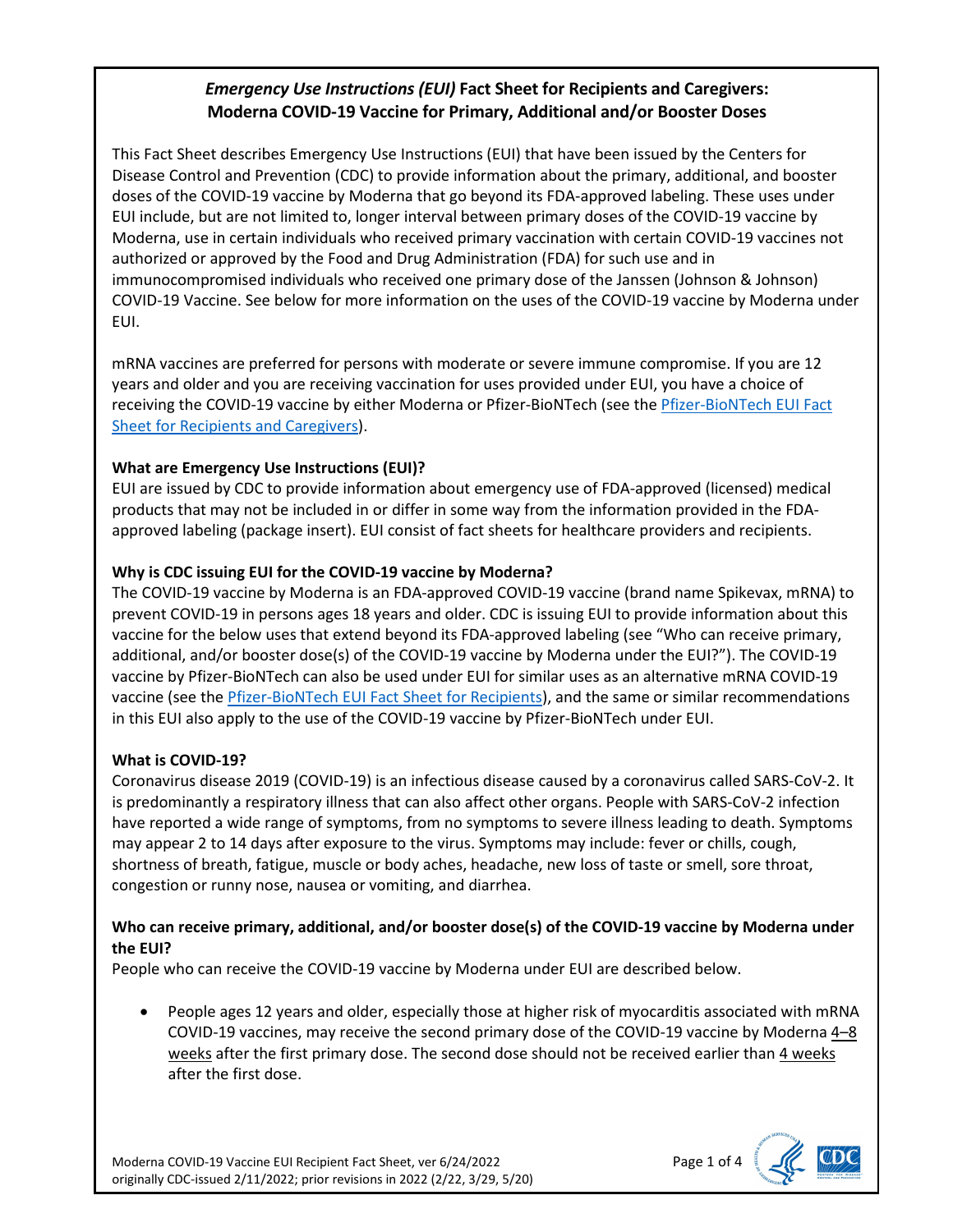- People ages 12 years and older who recently had SARS-CoV-2 infection may receive a second primary dose after a deferral period of 3 months from symptom onset or positive test (if infection was asymptomatic)
- People ages 12 years and older who received an incomplete primary dose series (only the first dose of a 2-dose primary series) with certain non-FDA authorized or approved COVID-19 vaccines at least 28 days ago should receive a primary dose of the COVID-19 vaccine by Moderna to complete the series.
- People ages 18 years and older who are not immunocompromised and completed their primary vaccination with mRNA COVID-19 vaccine or primary vaccination that included certain non-FDA authorized or approved COVID-19 vaccines should receive a booster dose of the COVID-19 vaccine by Moderna at least 5 months after completion of primary vaccination.
- People ages 18–49 years who received a primary dose and booster dose of the Janssen COVID-19 Vaccine should receive a second booster dose of the COVID-19 vaccine by Moderna at least 4 months after the previous booster dose. A second booster dose for people ages 50 years and older is authorized under EUA.
- For people who are moderately or severely immunocompromised:
	- $\circ$  People ages 18 years and older who are moderately or severely immunocompromised and completed their primary vaccination with mRNA COVID-19 vaccine or primary vaccination that included certain non-FDA authorized or approved COVID-19 vaccines should receive a booster dose of the COVID-19 vaccine by Moderna at least 3 months after completion of primary vaccination.
	- $\circ$  People ages 12 years and older who are moderately or severely immunocompromised and received their primary vaccination with certain non-FDA authorized or approved COVID-19 vaccines at least 28 days ago should receive an additional (third) primary dose of the COVID-19 vaccine by Moderna.
	- o People ages 18 years and older with a moderately or severely immunocompromising condition who received a primary dose of the Janssen COVID-19 Vaccine should receive an additional dose with the COVID-19 vaccine by Moderna at least 28 days after receiving the Janssen COVID-19 Vaccine primary dose. People who already received a booster dose with an authorized COVID-19 vaccine after receiving the Janssen COVID-19 Vaccine primary dose should receive an additional dose with the COVID-19 vaccine by Moderna at least 2 months after the booster dose.
	- $\circ$  People ages 12 years and older with a moderately or severely immunocompromising condition who received dose(s) of COVID-19 vaccine prior to or during certain therapies (indicated below) should be revaccinated with the COVID-19 vaccine by Moderna, regardless of which vaccine was received initially.
		- Received COVID-19 vaccine dose(s) during treatment with B-cell-depleting therapies over a limited period: the suggested interval to start revaccination is about 6 months after completion of the B-cell-depleting therapy
		- Received COVID-19 vaccine dose(s) prior to or during treatment with hematopoietic cell transplant (HCT) or chimeric antigen receptor (CAR)-T-cell therapy: revaccination at least 3 months after treatment

The COVID-19 vaccine by Pfizer-BioNTech can also be used under EUI for similar uses in persons ages 12 years and older as an alternative mRNA COVID-19 vaccine (see the [Pfizer-BioNTech EUI Fact Sheet for](https://www.cdc.gov/vaccines/covid-19/eui/downloads/Pfizer-Caregiver.pdf)  [Recipients\)](https://www.cdc.gov/vaccines/covid-19/eui/downloads/Pfizer-Caregiver.pdf).

Talk to your healthcare provider about if and when you should receive a primary, additional and/or a booster dose. See [CDC's Interim Clinical Considerations](https://www.cdc.gov/vaccines/covid-19/clinical-considerations/covid-19-vaccines-us.html) for additional information o[n moderately and](https://www.cdc.gov/vaccines/covid-19/clinical-considerations/interim-considerations-us.html#immunocompromised) 

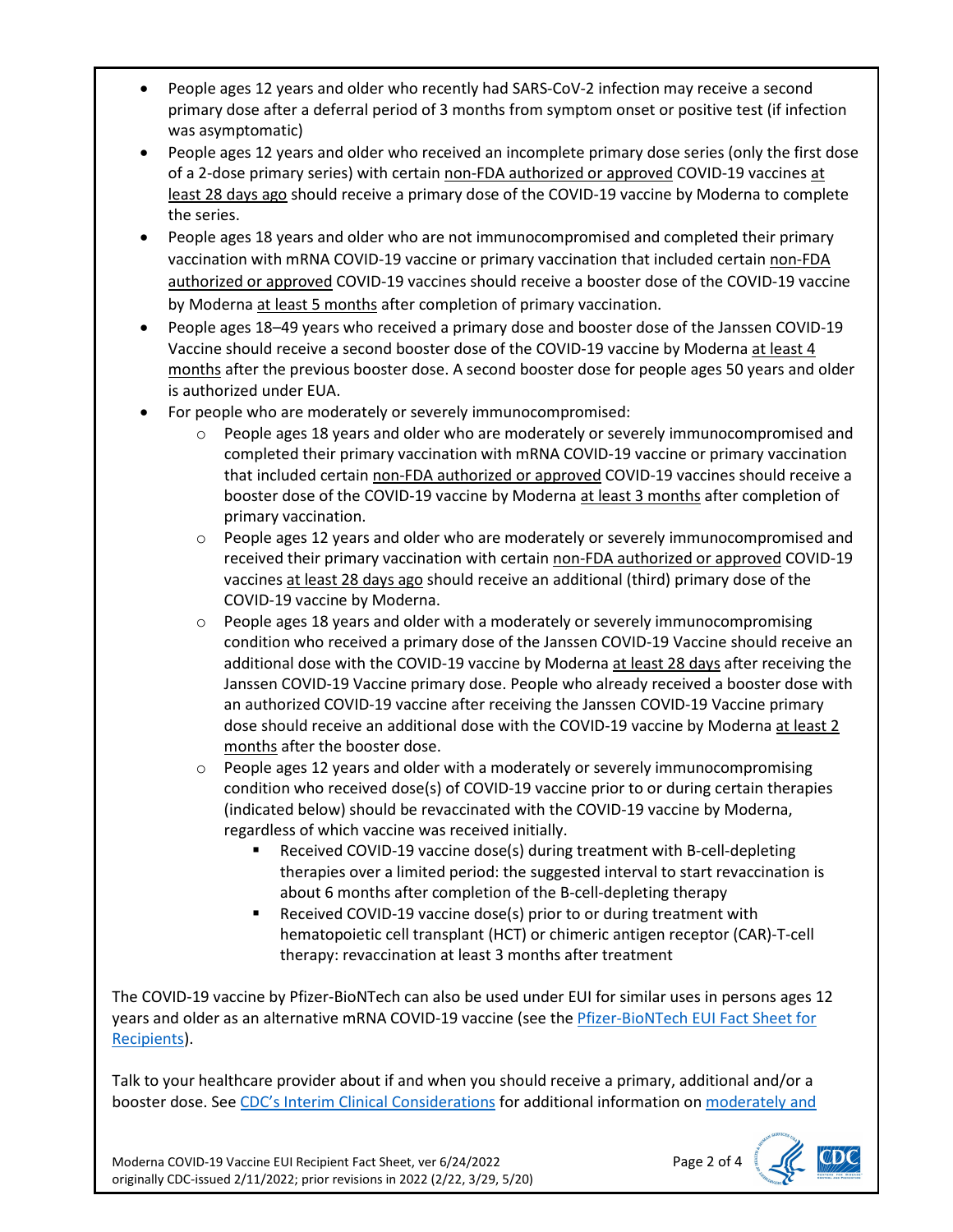[severely immunocompromised persons](https://www.cdc.gov/vaccines/covid-19/clinical-considerations/interim-considerations-us.html#immunocompromised) recommended for an additional primary dose and populations eligible for a booster dose.

#### **Who should NOT get the COVID-19 vaccine by Moderna?**

You should not get the vaccine if you:

- Had a severe allergic reaction after a previous dose of the COVID-19 vaccine by Moderna
- Had a severe allergic reaction to any ingredient of the COVID-19 vaccine by Moderna

**What should I mention to the vaccination provider before getting the COVID-19 vaccine by Moderna?**

Tell your vaccination provider the name, number of doses, and date(s) of COVID-19 vaccine(s) you received previously. Also, mention all of your medical conditions, including if you:

- Have any allergies
- Have had myocarditis (inflammation of the heart muscle) or pericarditis (inflammation of the lining outside the heart)
- Have a fever
- Have a bleeding disorder or are on a blood thinner
- Are immunocompromised or are on a medicine that affects your immune system
- Have ever fainted in association with an injection

#### **How is the COVID-19 vaccine by Moderna given?**

COVID-19 vaccine by Moderna is given as an injection into the muscle.

#### **Has the COVID-19 vaccine by Moderna been used before?**

Yes. Millions of people have received this vaccine in the United States since it became available starting December 18, 2020. Also, in clinical trials, approximately 15,400 people 18 ages years and older received at least 1 dose of the vaccine and approximately 2,500 people ages 12–17 years received a primary series of the vaccine. There have been some studies in people who received the COVID-19 vaccine by Moderna after completing a primary vaccination with a non-FDA authorized or approved COVID-19 vaccine or Janssen COVID-19 Vaccine.

#### **What are the risks of the COVID-19 vaccine by Moderna?**

Limited data are available on use of the COVID-19 vaccine by Moderna as an additional primary dose or a booster dose in people who completed their primary vaccination with a non-FDA authorized or approved COVID-19 vaccine, or as an additional or second booster dose for individuals who received Janssen COVID-19 Vaccine for primary vaccination. Side effects of the COVID-19 vaccine by Moderna include injection site pain, tenderness and swelling of the lymph nodes in the same arm of the injection, swelling (hardness), and redness; fatigue; headache; muscle pain; joint pain; chills; nausea and vomiting; fever; and rash. Common side effects reported were mostly mild, but some people had side effects that affected their ability to do daily activities.

Cases of myocarditis and pericarditis have rarely been reported in some people. Cases have occurred predominantly in adolescents and young adult males within the first week after the second dose of vaccine. There is evidence from multiple sources that suggest a higher risk for myocarditis following Moderna compared to Pfizer-BioNTech vaccination; however, it is not possible to directly compare the risk in people ages 12–17 years.

Additional information on the common and serious side effects of the COVID-19 vaccine by Moderna can be found in the [package insert for Spikevax](https://www.fda.gov/media/155675/download) and in the [EUA Fact Sheet for Recipients and Caregivers.](https://www.fda.gov/media/144638/download)